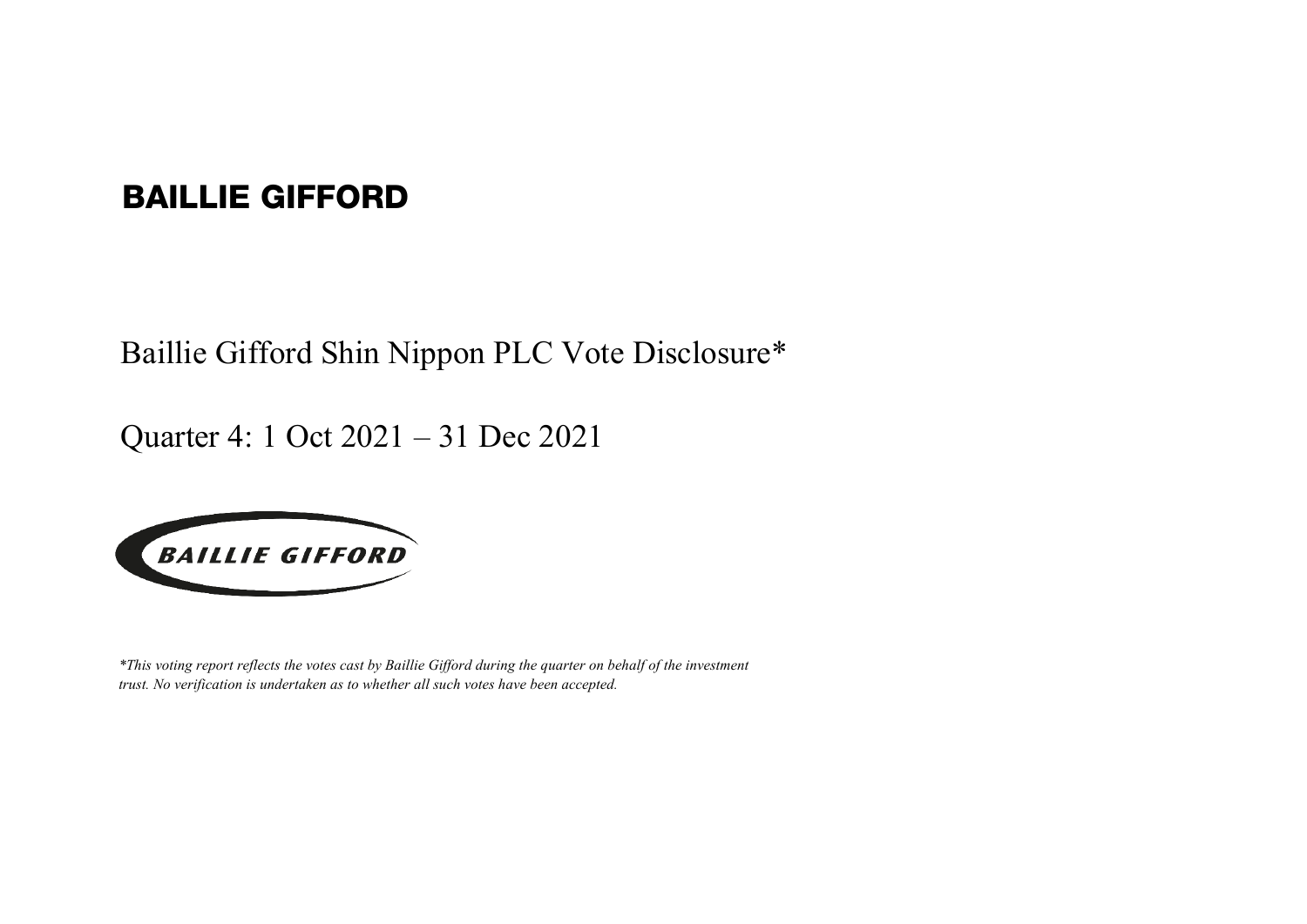\*\* AGM = Annual General Meeting; EGM = Extraordinary General Meeting; SGM = Special General Meeting; CRT = Court Meeting; OTH = Other Meeting; CLS = Class Meeting

| Company        | Meeting Type** Meeting Date Proposal |            |                  | <b>Proposal Text</b>                  | Proposer   | Instruction | <b>Voting Reason</b>                                                                                                                                                                                                                                 |
|----------------|--------------------------------------|------------|------------------|---------------------------------------|------------|-------------|------------------------------------------------------------------------------------------------------------------------------------------------------------------------------------------------------------------------------------------------------|
|                |                                      |            | <b>Number</b>    |                                       |            |             |                                                                                                                                                                                                                                                      |
| Bengo4.Com Inc | 17-Dec-21                            | <b>EGM</b> | $\mathbf{1}$     | Elect Director(s)                     | Management | For         |                                                                                                                                                                                                                                                      |
| Crowdworks     | 22-Dec-21                            | <b>AGM</b> | 1.1              | Elect Director(s)                     | Management | For         |                                                                                                                                                                                                                                                      |
| Crowdworks     | 22-Dec-21                            | <b>AGM</b> | 1.2              | Elect Director(s)                     | Management | For         |                                                                                                                                                                                                                                                      |
| Crowdworks     | 22-Dec-21                            | <b>AGM</b> | 1.3              | Elect Director(s)                     | Management | For         |                                                                                                                                                                                                                                                      |
| Crowdworks     | 22-Dec-21                            | <b>AGM</b> | 1.4              | Elect Director(s)                     | Management | For         |                                                                                                                                                                                                                                                      |
| Crowdworks     | 22-Dec-21                            | <b>AGM</b> | 1.5              | Elect Director(s)                     | Management | For         |                                                                                                                                                                                                                                                      |
| Crowdworks     | 22-Dec-21                            | <b>AGM</b> | 1.6              | Elect Director(s)                     | Management | For         |                                                                                                                                                                                                                                                      |
| Crowdworks     | 22-Dec-21                            | <b>AGM</b> | 1.7              | Elect Director(s)                     | Management | For         |                                                                                                                                                                                                                                                      |
| Crowdworks     | 22-Dec-21                            | <b>AGM</b> | 1.8              | Elect Director(s)                     | Management | For         |                                                                                                                                                                                                                                                      |
| Crowdworks     | 22-Dec-21                            | <b>AGM</b> | 1.9              | Elect Director(s)                     | Management | For         |                                                                                                                                                                                                                                                      |
| Crowdworks     | 22-Dec-21                            | <b>AGM</b> | 2.1              | <b>Elect Statutory Auditor</b>        | Management | For         |                                                                                                                                                                                                                                                      |
| Crowdworks     | 22-Dec-21                            | <b>AGM</b> | 2.2              | <b>Elect Statutory Auditor</b>        | Management | For         |                                                                                                                                                                                                                                                      |
| Crowdworks     | 22-Dec-21                            | <b>AGM</b> | 2.3              | <b>Elect Statutory Auditor</b>        | Management | For         |                                                                                                                                                                                                                                                      |
| Crowdworks     | 22-Dec-21                            | <b>AGM</b> | 3                | <b>Incentive Plan</b>                 | Management | For         |                                                                                                                                                                                                                                                      |
| CyberAgent Inc | 10-Dec-21                            | <b>AGM</b> | $\mathbf{1}$     | Allocation of Income                  | Management | For         |                                                                                                                                                                                                                                                      |
| CyberAgent Inc | 10-Dec-21                            | <b>AGM</b> | $\overline{c}$   | Articles of Association               | Management | For         |                                                                                                                                                                                                                                                      |
| CyberAgent Inc | 10-Dec-21                            | <b>AGM</b> | $\overline{3.1}$ | Elect Director(s)                     | Management | For         |                                                                                                                                                                                                                                                      |
| CyberAgent Inc | 10-Dec-21                            | <b>AGM</b> | 3.2              | Elect Director(s)                     | Management | For         |                                                                                                                                                                                                                                                      |
| CyberAgent Inc | 10-Dec-21                            | <b>AGM</b> | 3.3              | Elect Director(s)                     | Management | For         |                                                                                                                                                                                                                                                      |
| CyberAgent Inc | 10-Dec-21                            | <b>AGM</b> | $\overline{3.4}$ | Elect Director(s)                     | Management | For         |                                                                                                                                                                                                                                                      |
| CyberAgent Inc | 10-Dec-21                            | <b>AGM</b> | 3.5              | Elect Director(s)                     | Management | For         |                                                                                                                                                                                                                                                      |
| CyberAgent Inc | 10-Dec-21                            | <b>AGM</b> | 4.1              | Elect Director(s)                     | Management | For         |                                                                                                                                                                                                                                                      |
| CyberAgent Inc | 10-Dec-21                            | <b>AGM</b> | 4.2              | Elect Director(s)                     | Management | For         |                                                                                                                                                                                                                                                      |
| CyberAgent Inc | 10-Dec-21                            | <b>AGM</b> | 4.3              | Elect Director(s)                     | Management | For         |                                                                                                                                                                                                                                                      |
| CyberAgent Inc | 10-Dec-21                            | <b>AGM</b> | 5                | Remuneration - Report                 | Management | For         |                                                                                                                                                                                                                                                      |
| Demae-Can      | 29-Nov-21                            | <b>AGM</b> | $\mathbf{1}$     | Amendment of Share Capital Management |            | For         |                                                                                                                                                                                                                                                      |
| Demae-Can      | 29-Nov-21                            | <b>AGM</b> | 2                | Articles of Association               | Management | Against     | We opposed the proposed amendments to<br>the articles, which include authority for the<br>board to determine the dividend without<br>shareholder approval, as we do not believe<br>that the amendments are in the best<br>interests of shareholders. |
| Demae-Can      | 29-Nov-21                            | <b>AGM</b> | 3.1              | Elect Director(s)                     | Management | For         |                                                                                                                                                                                                                                                      |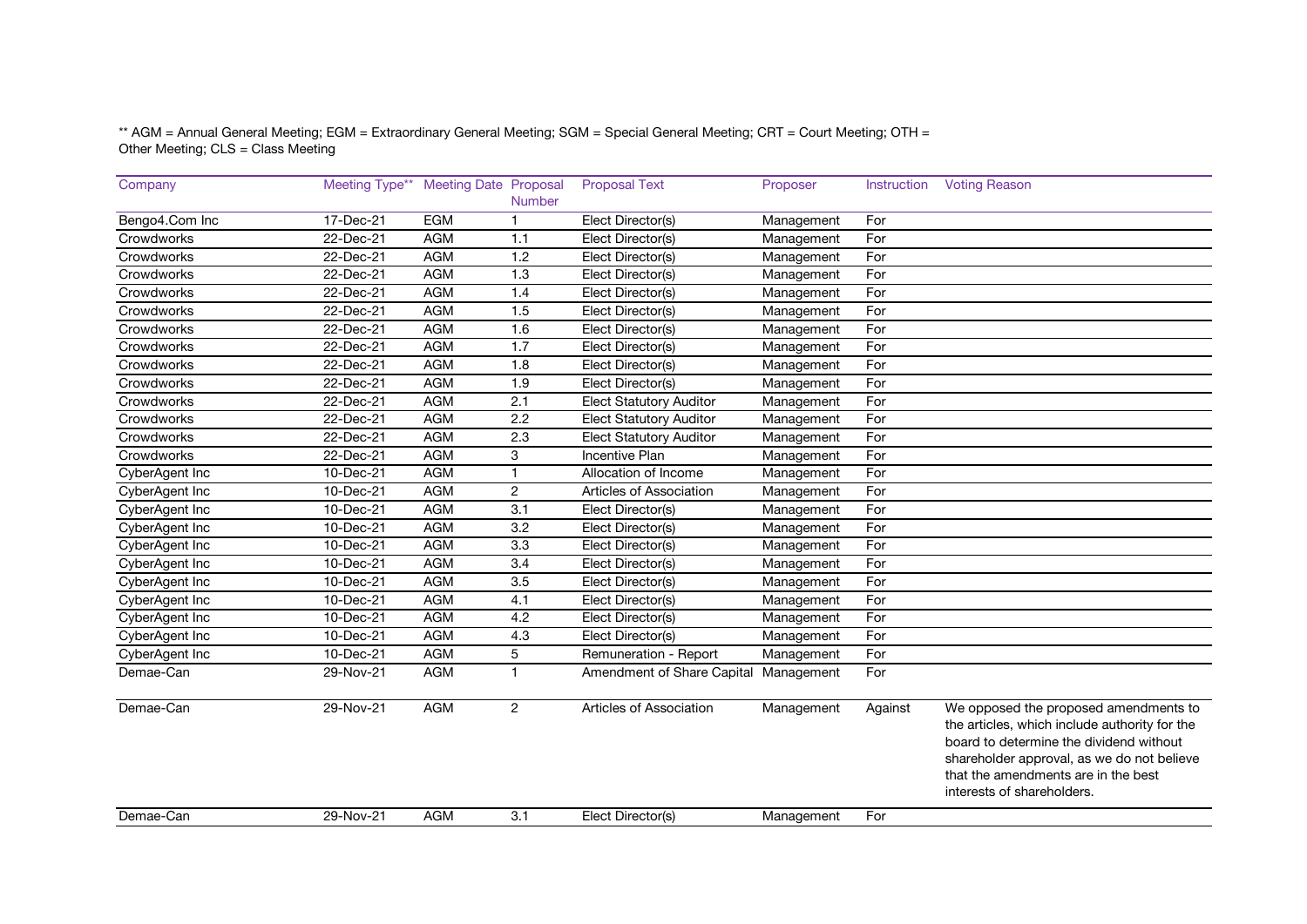| Demae-Can                  | 29-Nov-21   | <b>AGM</b> | 3.2              | Elect Director(s)              | Management | For     |                                                                                                                                                                                                                                                                            |
|----------------------------|-------------|------------|------------------|--------------------------------|------------|---------|----------------------------------------------------------------------------------------------------------------------------------------------------------------------------------------------------------------------------------------------------------------------------|
| Demae-Can                  | 29-Nov-21   | <b>AGM</b> | 3.3              | Elect Director(s)              | Management | For     |                                                                                                                                                                                                                                                                            |
| Demae-Can                  | 29-Nov-21   | <b>AGM</b> | 3.4              | Elect Director(s)              | Management | For     |                                                                                                                                                                                                                                                                            |
| Demae-Can                  | 29-Nov-21   | <b>AGM</b> | 3.5              | Elect Director(s)              | Management | For     |                                                                                                                                                                                                                                                                            |
| Demae-Can                  | 29-Nov-21   | <b>AGM</b> | 4                | <b>Elect Statutory Auditor</b> | Management | For     |                                                                                                                                                                                                                                                                            |
| Demae-Can                  | 29-Nov-21   | <b>AGM</b> | $\overline{5}$   | Remuneration - Other           | Management | Against | We opposed the restricted stock plan as<br>potential dilution is excessive, performance<br>conditions are not disclosed and the<br>restricted period of one year is too short. We<br>do not consider the terms of the plan to be<br>in the best interests of shareholders. |
| Freakout Holdings          | 23-Dec-21   | <b>AGM</b> | $\mathbf{1}$     | Articles of Association        | Management | For     |                                                                                                                                                                                                                                                                            |
| Freakout Holdings          | 23-Dec-21   | <b>AGM</b> | 2.1              | Elect Director(s)              | Management | For     |                                                                                                                                                                                                                                                                            |
| Freakout Holdings          | 23-Dec-21   | <b>AGM</b> | 2.2              | Elect Director(s)              | Management | For     |                                                                                                                                                                                                                                                                            |
| Freakout Holdings          | 23-Dec-21   | <b>AGM</b> | 2.3              | Elect Director(s)              | Management | For     |                                                                                                                                                                                                                                                                            |
| Freakout Holdings          | 23-Dec-21   | <b>AGM</b> | 2.4              | Elect Director(s)              | Management | For     |                                                                                                                                                                                                                                                                            |
| Freakout Holdings          | 23-Dec-21   | <b>AGM</b> | 3                | Appoint/Pay Auditors           | Management | For     |                                                                                                                                                                                                                                                                            |
| Freakout Holdings          | 23-Dec-21   | <b>AGM</b> | $\overline{4}$   | Elect Director(s)              | Management | For     |                                                                                                                                                                                                                                                                            |
| <b>GMO Payment Gateway</b> | 19-Dec-21   | <b>AGM</b> | $\mathbf{1}$     | Allocation of Income           | Management | For     |                                                                                                                                                                                                                                                                            |
| <b>GMO Payment Gateway</b> | 19-Dec-21   | <b>AGM</b> | $\overline{c}$   | Articles of Association        | Management | For     |                                                                                                                                                                                                                                                                            |
| <b>GMO Payment Gateway</b> | 19-Dec-21   | <b>AGM</b> | 3.1              | Elect Director(s)              | Management | For     |                                                                                                                                                                                                                                                                            |
| <b>GMO Payment Gateway</b> | 19-Dec-21   | <b>AGM</b> | 3.2              | Elect Director(s)              | Management | For     |                                                                                                                                                                                                                                                                            |
| <b>GMO Payment Gateway</b> | 19-Dec-21   | <b>AGM</b> | $\overline{3.3}$ | Elect Director(s)              | Management | For     |                                                                                                                                                                                                                                                                            |
| <b>GMO Payment Gateway</b> | 19-Dec-21   | <b>AGM</b> | 3.4              | Elect Director(s)              | Management | For     |                                                                                                                                                                                                                                                                            |
| <b>GMO Payment Gateway</b> | 19-Dec-21   | <b>AGM</b> | $\overline{3.5}$ | Elect Director(s)              | Management | For     |                                                                                                                                                                                                                                                                            |
| <b>GMO Payment Gateway</b> | 19-Dec-21   | <b>AGM</b> | $\overline{3.6}$ | Elect Director(s)              | Management | For     |                                                                                                                                                                                                                                                                            |
| <b>GMO Payment Gateway</b> | 19-Dec-21   | <b>AGM</b> | $\overline{3.7}$ | Elect Director(s)              | Management | For     |                                                                                                                                                                                                                                                                            |
| <b>GMO Payment Gateway</b> | 19-Dec-21   | <b>AGM</b> | 3.8              | Elect Director(s)              | Management | For     |                                                                                                                                                                                                                                                                            |
| <b>GMO Payment Gateway</b> | 19-Dec-21   | <b>AGM</b> | 3.9              | Elect Director(s)              | Management | For     |                                                                                                                                                                                                                                                                            |
| <b>GMO Payment Gateway</b> | 19-Dec-21   | <b>AGM</b> | $\overline{3.1}$ | Elect Director(s)              | Management | For     |                                                                                                                                                                                                                                                                            |
| <b>GMO Payment Gateway</b> | 19-Dec-21   | <b>AGM</b> | 3.11             | Elect Director(s)              | Management | For     |                                                                                                                                                                                                                                                                            |
| <b>GMO Payment Gateway</b> | 19-Dec-21   | <b>AGM</b> | 4.1              | Elect Director(s)              | Management | For     |                                                                                                                                                                                                                                                                            |
| <b>GMO</b> Payment Gateway | 19-Dec-21   | <b>AGM</b> | 4.2              | Elect Director(s)              | Management | For     |                                                                                                                                                                                                                                                                            |
| <b>GMO Payment Gateway</b> | 19-Dec-21   | <b>AGM</b> | 4.3              | Elect Director(s)              | Management | For     |                                                                                                                                                                                                                                                                            |
| <b>GMO Payment Gateway</b> | 19-Dec-21   | <b>AGM</b> | 4.4              | Elect Director(s)              | Management | For     |                                                                                                                                                                                                                                                                            |
| <b>GMO Payment Gateway</b> | 19-Dec-21   | <b>AGM</b> | $\overline{5}$   | Remuneration - Report          | Management | For     |                                                                                                                                                                                                                                                                            |
| <b>GMO</b> Payment Gateway | 19-Dec-21   | <b>AGM</b> | 6                | Remuneration - Report          | Management | For     |                                                                                                                                                                                                                                                                            |
| <b>GMO Payment Gateway</b> | $19-Dec-21$ | <b>AGM</b> | $\overline{7}$   | Appoint/Pay Auditors           | Management | For     |                                                                                                                                                                                                                                                                            |
| Raksul Inc                 | 21-Oct-21   | <b>AGM</b> | $\mathbf{1}$     | Articles of Association        | Management | For     |                                                                                                                                                                                                                                                                            |
| Raksul Inc                 | 21-Oct-21   | <b>AGM</b> | 2.1              | Elect Director(s)              | Management | For     |                                                                                                                                                                                                                                                                            |